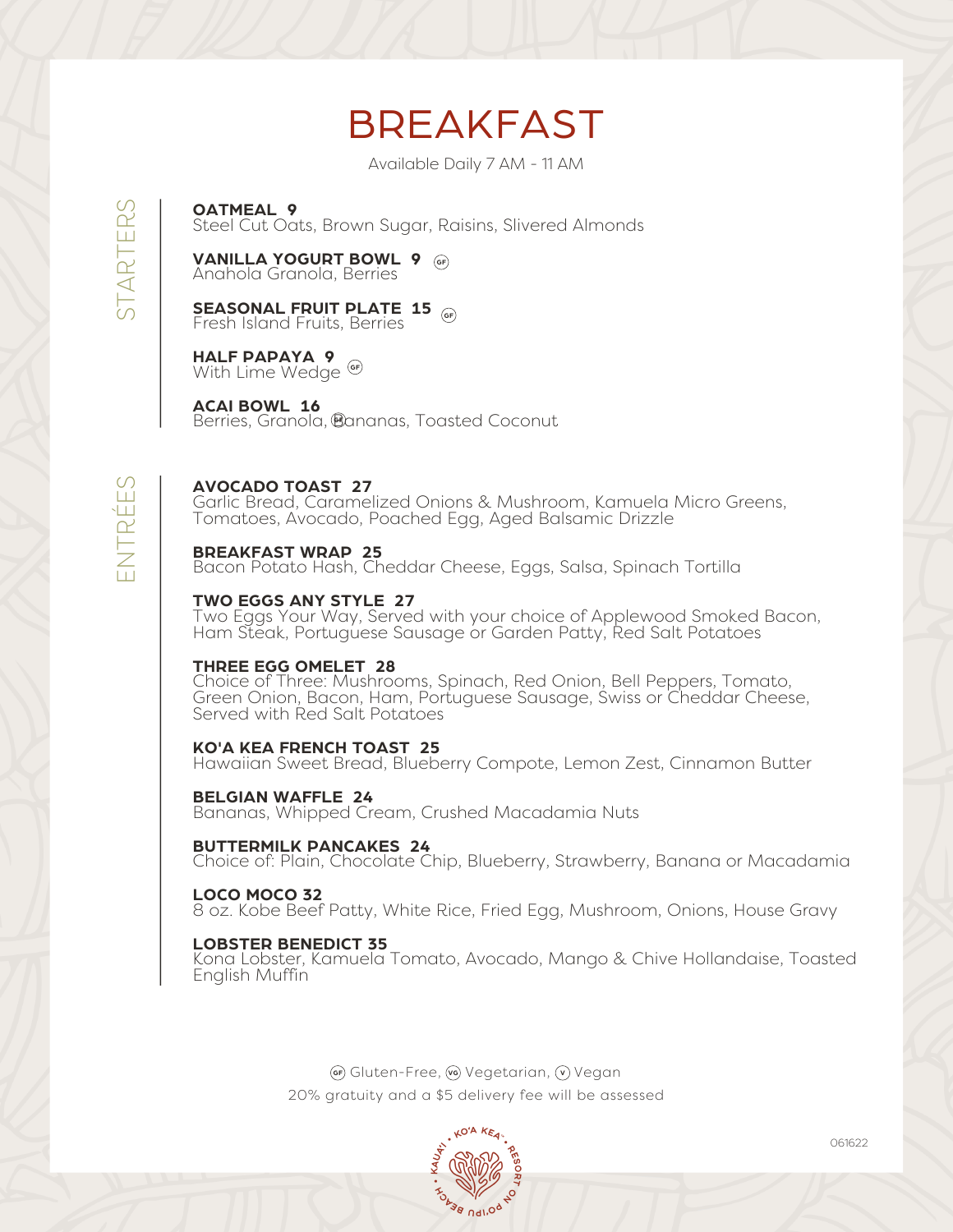# BREAKFAST

Available Daily 7 AM - 11 AM

**BREAKFAST BREADS 8**

White Toast, Wheat Toast, Gluten Free Toast or English Muffin

**RED SALT POTATOES 9**

**RICE 4**

**TWO EGGS 8**

**HARD BOILED EGG 3**

**AVOCADO 8**

**SEASONAL SLICED FRUIT 8**

**BREAKFAST MEATS 10**

Applewood Smoked Bacon, Ham, Portuguese Sausage, Garden Patty or Vegan Patty

# $\bigcap$  $\frac{\mathsf{K}}{\mathsf{K}}$  $\geq$ S

 $\overline{\bigcirc}$  $\Box$ S

#### **TEA & COFFEE 6**

Tea Forte, Lilikoi Blend Iced Tea, or Kauai Roasteries Ko'a Kea Blend Coffee Add +\$1 for syrups: hazelnut, macadamia nut, caramel, coconut, vanilla

**SPECIALTY COFFEE 8** Add +\$1 for syrups: hazelnut, macadamia nut, caramel, coconut, vanilla

**MILK 6** Hot Chocolate, Skim Milk, Whole Milk, or Almond Milk

**ISLAND JUICES 6** Choice of: Passion Orange Guava (POG), Orange, Pineapple, Cranberry or Apple

**HOUSE INFUSED LEMONADE 10** Lavender Mint or Ginger Infused

**BREAKFAST SMOOTHIE 14** Chef's Choice of Fruit & Berries

**MIMOSA 19** Choice of: Passion-Orange-Guava (POG), Pineapple, Mango or Orange Juice

**KO'A KEA BLOODY MARY 19** Vodka, Tomato Juice, Lime, Ko'a Kea Spice Blend

20% gratuity and a \$5 delivery fee will be assessed



061622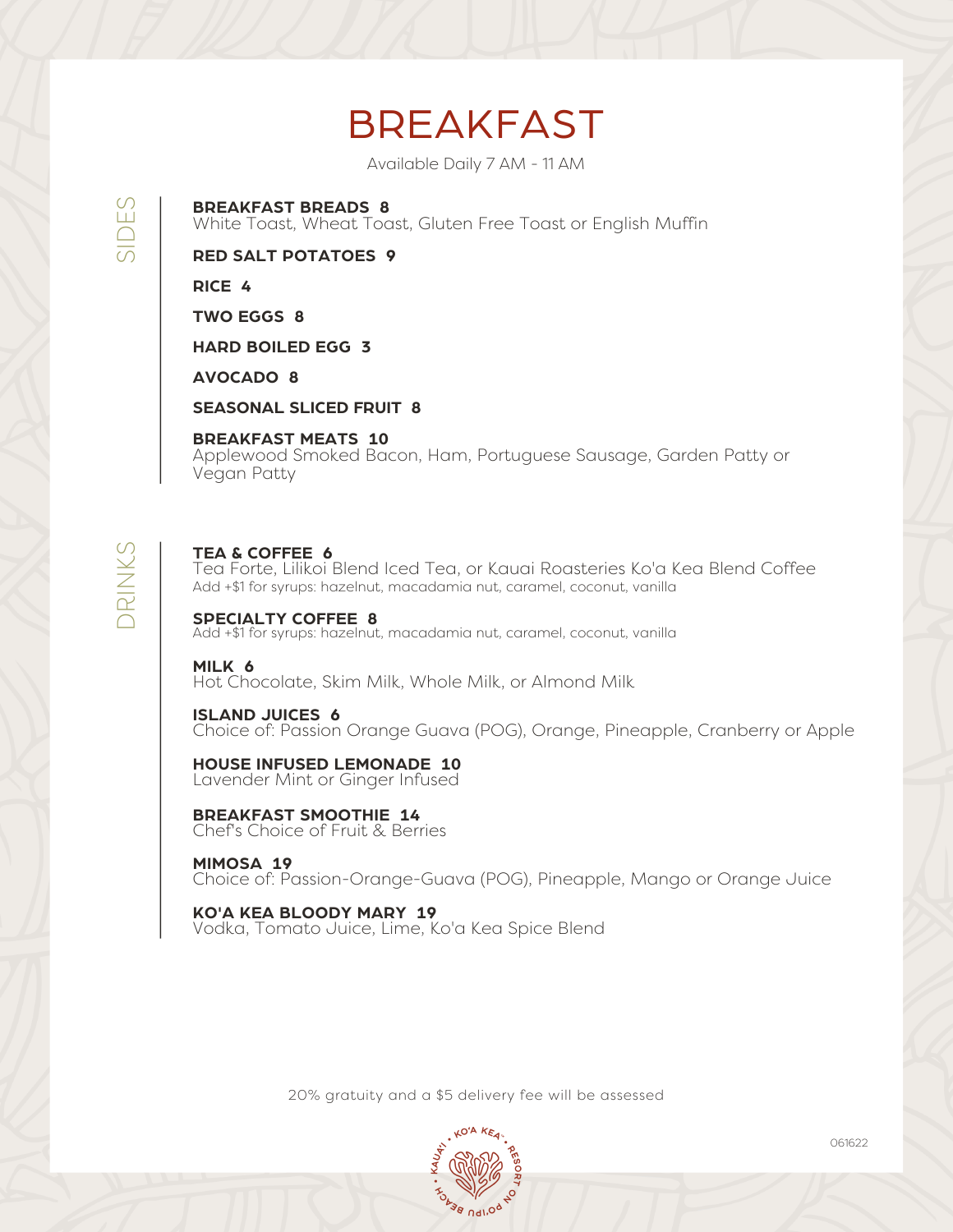# DINNER

Available Daily 5:30 PM - 8:30 PM

### **ORGANIC KALE & ROASTED BEET SALAD 19 GF**

Orange Segments, Goat Cheese Crumbles, Candied Macadamia Nuts, Dragon Fruit Vinaigrette

#### **HEARTS OF PALM SALAD 19 GF**  $\text{V}$

Big Island Hearts of Palm, Baby Farm Greens, Strawberries, Baby Tomatoes, Marcona Almonds, Honey Sherry Vinaigrette

#### **RICE & VEGETABLES 31 VG**

Cauliflower Fried Rice, Haricots Verts, Mushrooms, Crispy Tofu, Root Vegetables

#### **CRISPY BRUSSELS SPROUTS 16**

Applewood Smoked Bacon, Parmesan Cheese, Balsamic Reduction

#### **BURRATA SALAD 28**

Imported Burrata, Petite Arugula, Heirloom Tomatoes, Prosciutto, Balsamic Reduction

#### **FURIKAKE CRUSTED FRESH CATCH 50**

Celery Root Purée, Asparagus, Baby Carrots, Yuzu Beurre Blanc

#### **PAN-SEARED CHILEAN SEA BASS 49**

Cauliflower Fried Rice, Malaysian Chili Glaze, Basil Oil

#### **PAN-ROASTED JIDORI CHICKEN 48 GF**

Haricots Verts, Herb-Roasted Mix Marble Potatoes, Port Demi

### **BONELESS BRAISED BEEF SHORT RIB 50**

Yukon Gold Mashed Potatoes, Roasted Root Vegetables, Natural Jus

#### **RED SALT BURGER 58**

Wagyu Beef, Kona Lobster, Pineapple, Smoked Bacon, Caramelized Onions, Cheddar Cheese, Garlic & Gold Truffle Aioli, Served with Truffle French Fries

#### **10 OZ RIB OF EYE 59**

Seasoned Potato Curls, Baby Sweet Peppers, Peppercorn Brand Demi

**PASSION FRUIT CHEESECAKE 15**

 $\bigcap$  $\Box$ M  $\cup$ E $\mathbb \alpha$  $\vdash$ M

S  $\triangleleft$  $\triangleq$  $\bigcap$ S  $\propto$  $>$  $\Box$  $\cup$ GIE S

E $\boldsymbol{\mathcal{Z}}$  $\vdash$  $\mathbb \alpha$ ۱Ш  $\Box$ S

Caramel Glaze, Macadamia Nut Crumble, Strawberries

#### **FLOURLESS CHOCOLATE CAKE 15** Tahitian Vanilla Ice Cream, Cocoa Powder, Raspberry Coulis

**GF**) Gluten-Free, (vg) Vegetarian, (v) Vegan 20% gratuity and a \$5 delivery fee will be assessed



061622